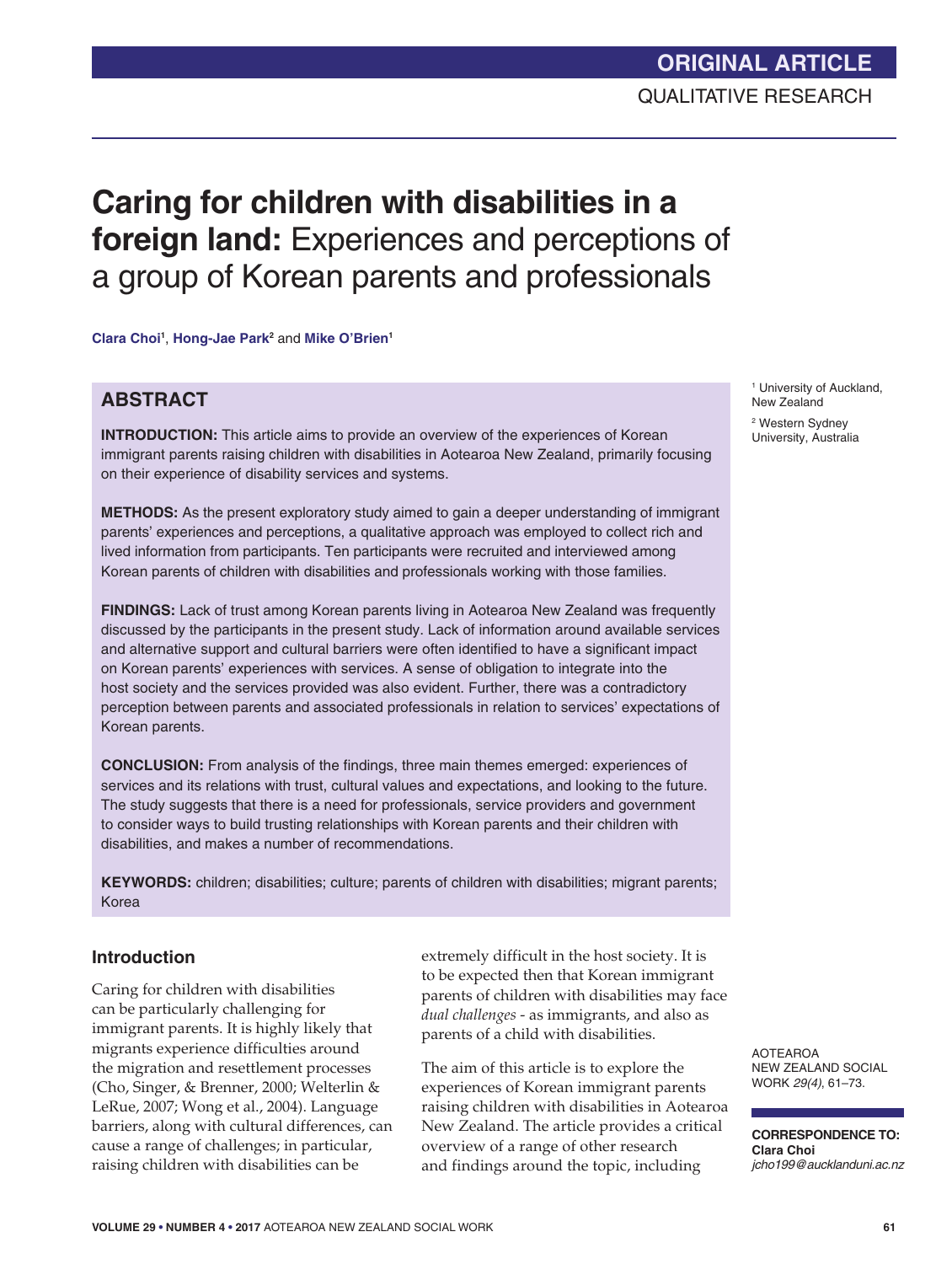general literature on disability, the Korean community and culture and cultural issues in relation to disability. There is a significant wealth of literature on more general experiences of, and issues with, raising a child with a disability but detailed discussion of this is beyond the scope of what is possible here (see Khanlou, Haque, Sheehan, & Jones, 2015; Park & Chung, 2014; Shin, 2002; Welterlin & LeRue, 2007). Methodological and ethical considerations impacting on the present, small-scale exploratory research are discussed briefly. This article then explores the findings of the study around parents' experiences with services, as well as their expectations of the services provided. The article intends to provide human service professionals with research evidence that is specific to the Aotearoa New Zealand context to guide practice with immigrant parents of children with disabilities.

Though learning and gaining access to services can be difficult for any parents raising children with disabilities, those who are not members of the majority culture are likely to find these processes especially challenging. Studies reveal that families of the host society both anticipate and experience fewer barriers in gaining access to health services than families of other ethnic groups (Bailey, Skinner, Rodriguez, Gut, & Correa, 1999). Furthermore, as evident in these studies (Bywaters, Ali, Fazil, & Wallace, 2003; Fatimilehin & Nadirshaw, 1994), families of an ethnic minority caring for children with disabilities frequently experience immediate or additional barriers to equality of opportunity and equality of treatment when compared with those families from the mainstream population.

Alongside these cultural and language issues, carers generally experience a tremendous amount of emotional distress while raising their children with disabilities (Fatimilehin & Nadirshaw, 1994; Vickers, 2006; Wong et al., 2004). Though there are various ways different families and carers

react to a child with a disability, they commonly express denial, shock and anger, which is all part of grief and loss processes. Feelings of powerlessness, guilt, despair, frustration, depression, fear, self-blame and confusion are also experienced (Fatimilehin & Nadirshaw, 1994; Vickers, 2006). Yet, there are also parents who highlight the experiences of raising children with disabilities in a favourable light. As evident in studies (Cho et al., 2000; Park & Chung, 2014), experiences of raising children with disabilities have been acknowledged to have provided opportunities for parents' personal growth as they gained positively from a challenging situation, and the experience offered them the opportunity to reflect on the bigger picture of life and expanded their perspective on life.

Alongside these general considerations, it is important to pay close attention to the significance of the impact of Korean cultural values on parenting and supporting children with disabilities. It is argued that, although traditional Korean values are influenced by many different factors, the most dominant one is clearly Confucianism (Hyun, 2001; Park & Cho, 1995). It is believed that Confucianism has been powerful in shaping the behavioural pattern and structure of the family and communities (Park & Cho, 1995). As Hyun (2001) noted:

To ensure harmony and order in the family and in society, one must abide by filial piety as the cardinal value… The Confucian code of conduct also prescribes the principles for the major interpersonal relations, including those between: ruler and minister, parent and child, older and younger brothers, and husband and wife. Wisdom, responsibility, and benevolence descend from the former [superior], and obedience, loyalty, and respect are expected of the latter. (pp. 205–206)

From research investigating Chinese cultural influences (largely impacted by Confucianism) on parental care-giving obligations toward children with disabilities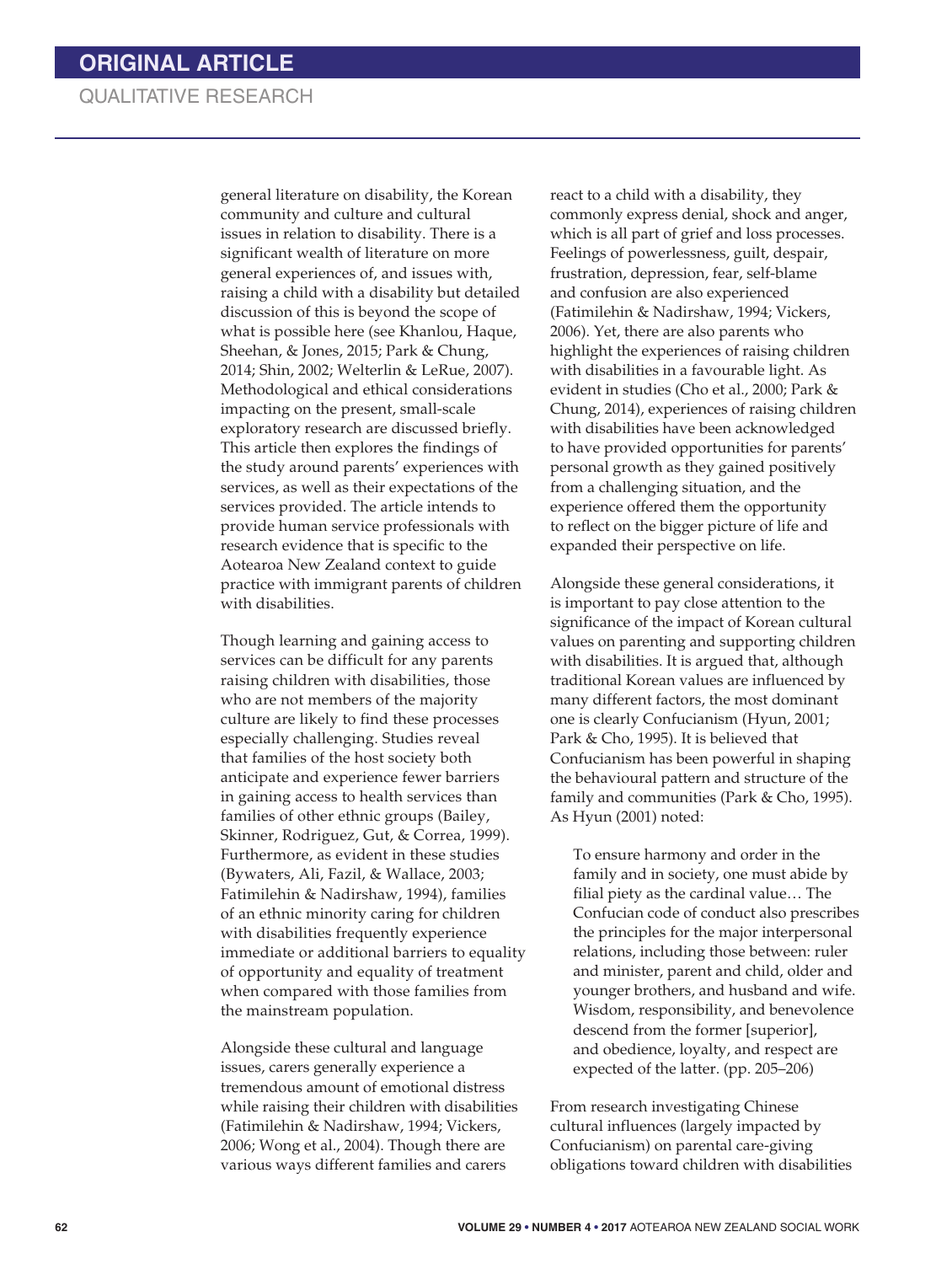(Holroyd, 2003), it was concluded that parents of children with disabilities go beyond the demands of mere duty. The study argued that, in such circumstances, compared to the obligations of parents with children who are living without impairment, parents with children with disabilities may voluntarily give of themselves in ways for which few cultural guidelines or expectations exist (Holroyd, 2003).

Further, looking specifically at Korean culture and cultural issues in relation to disabilities suggests that Korean people have a strong sense of collective group identity, and thus may experience and perceive raising children with disabilities differently from a more individualistic society, and may also hold different sets of expectations (Kim, Atkinson & Yang, 1999; Kim-Rupnow, 2005). In contrast to a Western cultural ideology where uniqueness, autonomy and independence based on internal attributes (such as thoughts and emotions) serve as the primary guide for behaviour and cognition, the predominant cultural ideology in Korea is interpersonal connectedness and social conformity (Kim-Rupnow, 2005). It is argued that such social conformity, stressed in collectivist cultures, may result in greater social stigma. It is suggested that the social stigma of having disabilities will likely widen to other in-group members than in more individualistic cultures (Kim-Rupnow, 2005). Furthermore, according to Kim-Rupnow's (2005) study, the majority of Korean people tend to avoid people with disabilities, often due to feelings of uneasiness and not knowing what to do. Thus, Korean people with disabilities are highly likely to experience isolation.

However, despite the concerns raised and issues evident regarding ethnic minority families caring for children with disabilities across the globe, there is a lack of studies undertaken around this issue in Aotearoa New Zealand. In particular, despite the fact that the Korean migrant population is one of the largest Asian groups in Aotearoa

New Zealand (Statistics New Zealand, 2013), little is known about their lives. Working with migrant children with disabilities requires an understanding of their cultural values, social needs and personal perceptions. Specifically, an emphasis on cultural diversity in the social work profession is likely to have a positive influence on both clients and professionals (Lindsay, Terault, Desmaris, King, & Pierart, 2014), and contribute to a fully inclusive society for every New Zealander.

### **Methodology**

As the study aims to gain a deeper understanding of immigrant parents' experiences and perceptions, a qualitative approach was employed to collect rich and lived information from participants. Questions were asked around the experiences of raising children with disabilities in Aotearoa New Zealand, their perceptions of the children's disabilities and special needs in this context, and their expectations regarding social support and services for their children.

Ten participants were recruited among Korean parents of children with disabilities and Korean professionals working with them. Using purposive sampling, seven parent participants were recruited who were identified to have the experience to answer the above questions, and three professional participants working in the disability sector were recruited to provide a more systematic overview and more objective, professional views on experiences and perceptions of Korean parents.

This small-scale exploratory study was conducted by an insider researcher which made it possible for the development of empathy towards participants. Within the migrant community, this had a positive influence on building rapport and relationship with participants. The first author is a Korean student with physical disabilities, and this insider position, as a person with disabilities *and* a member of the migrant community, made it possible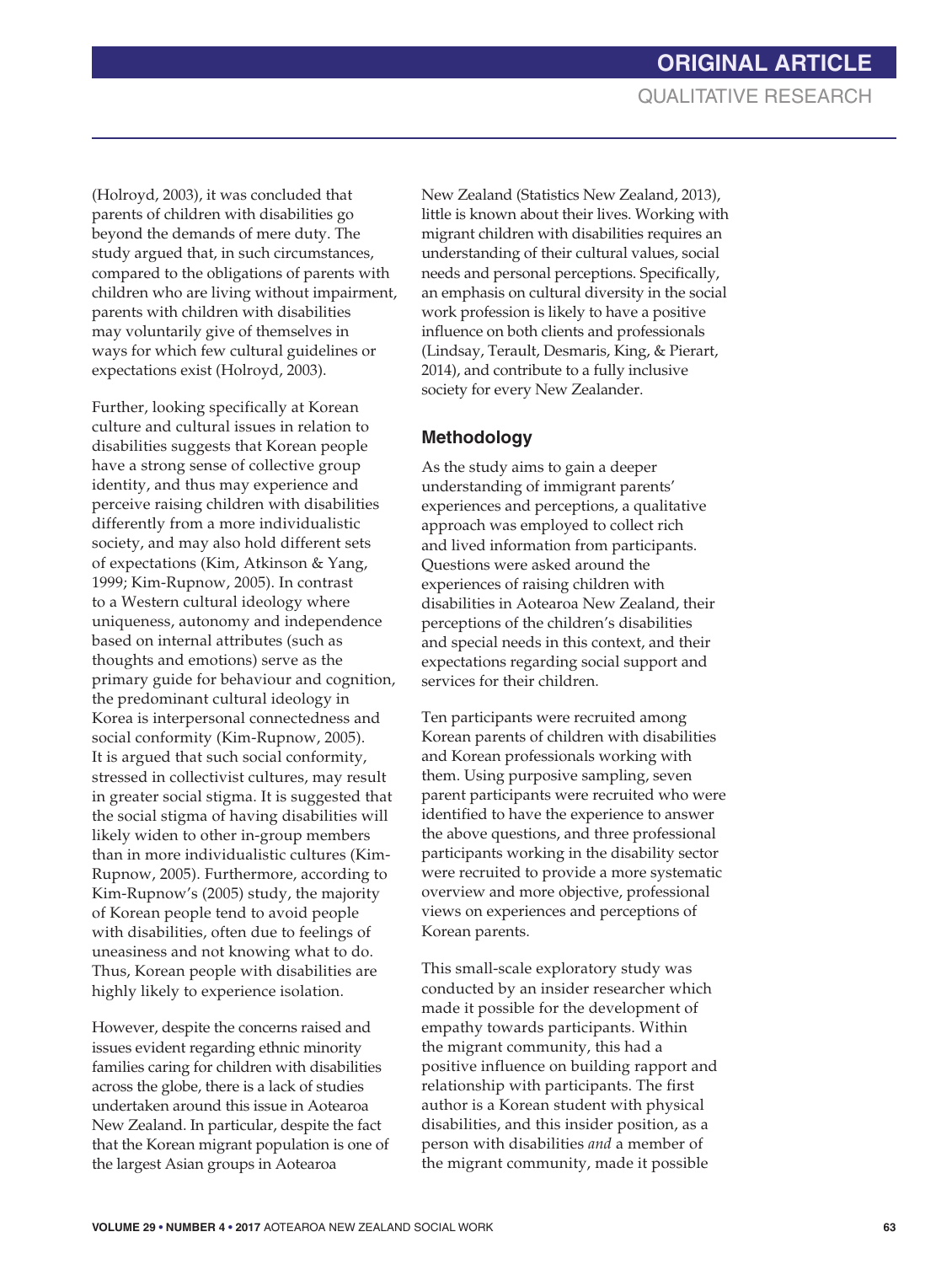for the participants to be more open and willing to participate in the study. Though the participants and the researchers held different beliefs, to a certain degree all the parties were able to build trust, share, understand and make connections with each other. All these steps helped to ensure the trustworthiness of the data was enhanced.

The study was approved by the University of Auckland Human Participants Ethics Committee.

### **Sampling**

The participants in this study were recruited among Korean parents of children with disabilities and the professionals working with them. Professionals in the present study were individuals who belonged to a service provider or to an organisation providing disability services and which is directly funded by the government to provide support to people with disabilities. There were 10 participants in this study. Purposive sampling, using a snowballing approach, was applied to recruit participants in the Korean community. There were two groups, seven parents (five mothers and two fathers) and three professionals (two females and one male). Participants who fell under both sample categories were asked if they had a preference as to how they would like to be identified; if not these participants were classified according to statements they made during the interview (that is, if the statements they made during the interview were predominantly from a professional viewpoint they were considered as professionals, and if the statements were from a parenting viewpoint they were considered as parents). Participants were from a variety of backgrounds and profiles: participants' ages ranged from early 20s to late 60s; the levels of education ranged from secondary education to tertiary and above, and years of residence in Aotearoa New Zealand ranged from less than five to more than 21.

#### **Data collection**

Data were collected through individual interviews exploring their experiences and perceptions around raising children with impairments in Aotearoa New Zealand, their main formal and informal support, and expectations around care provisions. Both professionals and parents were asked similar questions and, as mentioned previously, professionals were recruited to provide professional views around the experiences and perceptions of Korean parents in Aotearoa New Zealand. Interviews were semistructured, using an interview guide. Each interview lasted approximately 60 minutes, and data transcription resulted in approximately 15 pages for each participant. Interviews were conducted in the participants' native language (Korean) although they could also use the English language if they wanted. Interviews were recorded using a digital voice recorder.

#### **Data analysis**

The data collected from interviews were analysed through a conventional analysis method where coding categories were derived directly from the text data (Hsieh & Shannon, 2005). All authors participated in this process to verify and increase the validity of the emergent themes. From multiple readings of the transcripts of all interviews, it emerged that there were a number of subjects that were frequently visited by participants. Those subjects became the initial codes. After a process of coding and recoding, two major themes emerged: experiences with services, and expectations of services. Under each theme a number of sub-themes were identified.

### **Methodological limitations**

The overall limitations of qualitative research methods were unavoidable in the present study. As the study had limitations around a sample size of 10,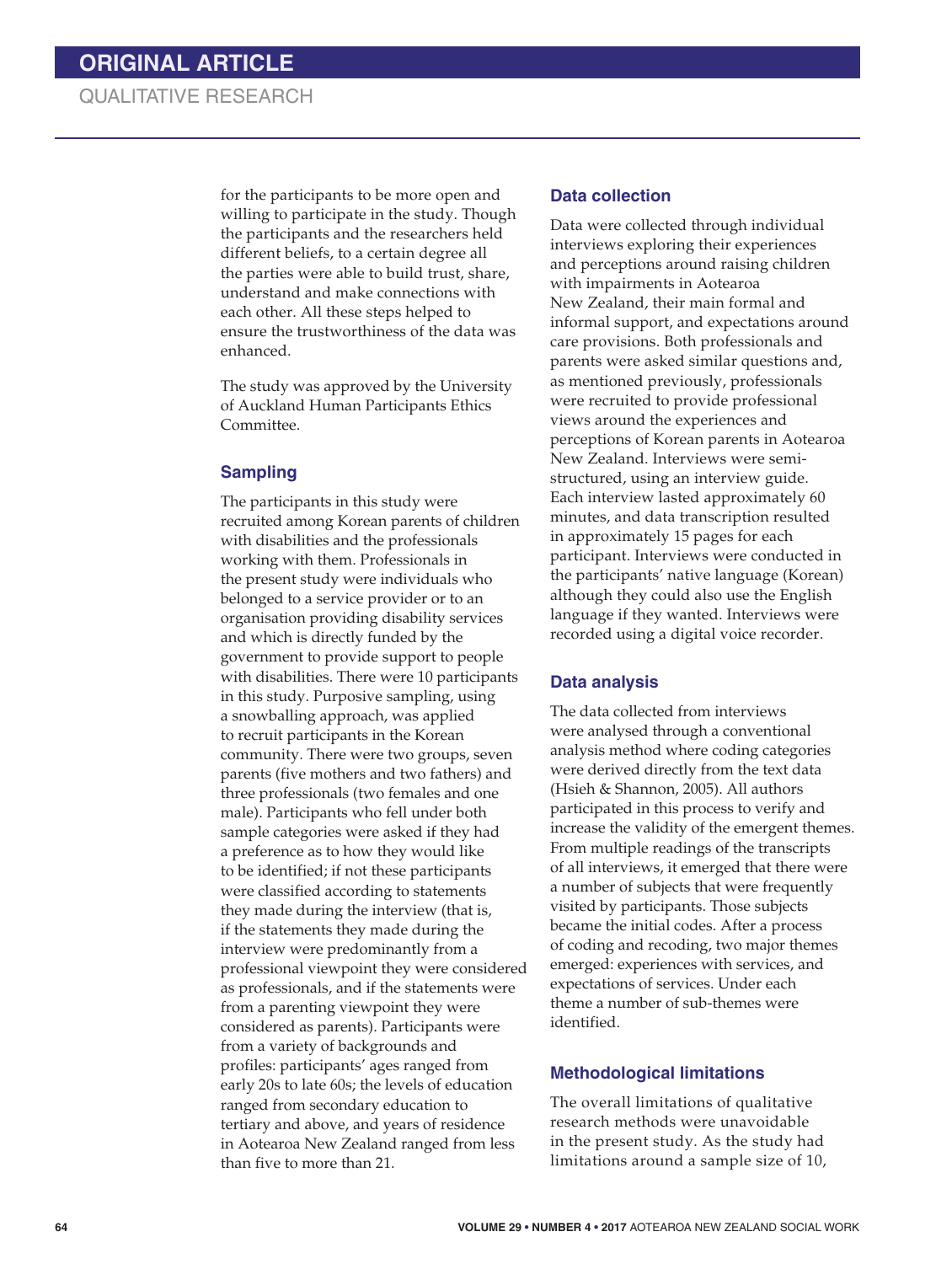the present study lacks the power to be generalised to a wider population (Monette, Sullivan, & DeJong, 2008). However, this did not detract from the main objective of this study: to obtain rich and in-depth data on how two groups of participants perceive and experience services. The exploratory nature of the research meant that this rich data both informed this project and provides a base for further study in this area. Furthermore, participants were recruited only from Auckland (an urban setting). The experiences, perceptions and expectations of parents outside Auckland were not included in this present study; such inclusion might have resulted in different findings and discussion. Therefore, the present study provides a basic understanding about the experiences of a group of Korean migrant parents raising a child with disabilities in Auckland.

## **Findings**

### **Experiences with the services**

Lack of trust among Korean parents living in Aotearoa New Zealand was frequently discussed by the participants in the present study. Parents expressed anxiety over whether their children were receiving appropriate support and service. For example, a mother whose son was currently living in a group home constantly expressed her concern about whether her son was treated with respect. She was especially concerned about whether his rights were being met when she was not around.

Things that I am worried about is the things they may do when they are not seen by others, … I do understand that within relationships, even among people without disabilities, it is realistically very difficult to ensure all your rights, but if you have disabilities, this gets really hard unless someone is not watching over you ... My son stays in a group home, and as a mother, I get the feeling that these things are not happening in [the] right manner. (Cho)

While communicating a lack of trust towards the services and professionals, parent participants also articulated the need for closer monitoring of service providers' performance. For instance, another mother shared how she felt her son's basic needs and rights were not being met by services; she expressed what she felt was a need for closer performance monitoring. She commented that such professional performance has led to reduced trust towards the services offered.

It was also evident that such a lack of trust or anxiety about the services may create a barrier to service use. For instance, a father of a daughter with autism disclosed that, when he felt that a teacher from a specialised school could not meet the expectations of his family, and that she was not competent enough to carry out her role as a professional, he considered withdrawing his daughter from the service and home-schooling her.

Emotional challenges were not only experienced at family and individual levels, but were also experienced while engaging with services. There were some cases where parents felt emotionally challenged by service providers. As an example, one mother recalled her memory of feeling shame and humiliation when service providers came to assess her family at her place. She recalled:

I was living in an environment where, as a human and as a housewife, I didn't want to show anyone my situation ... I felt shame and to certain degree insulted. (Cho)

Korean parents raising children with disabilities and the professionals working with them who participated in this study repeatedly raised their concerns around their lack of knowledge about available services and also having limited understanding around how the general health care system operates in Aotearoa New Zealand.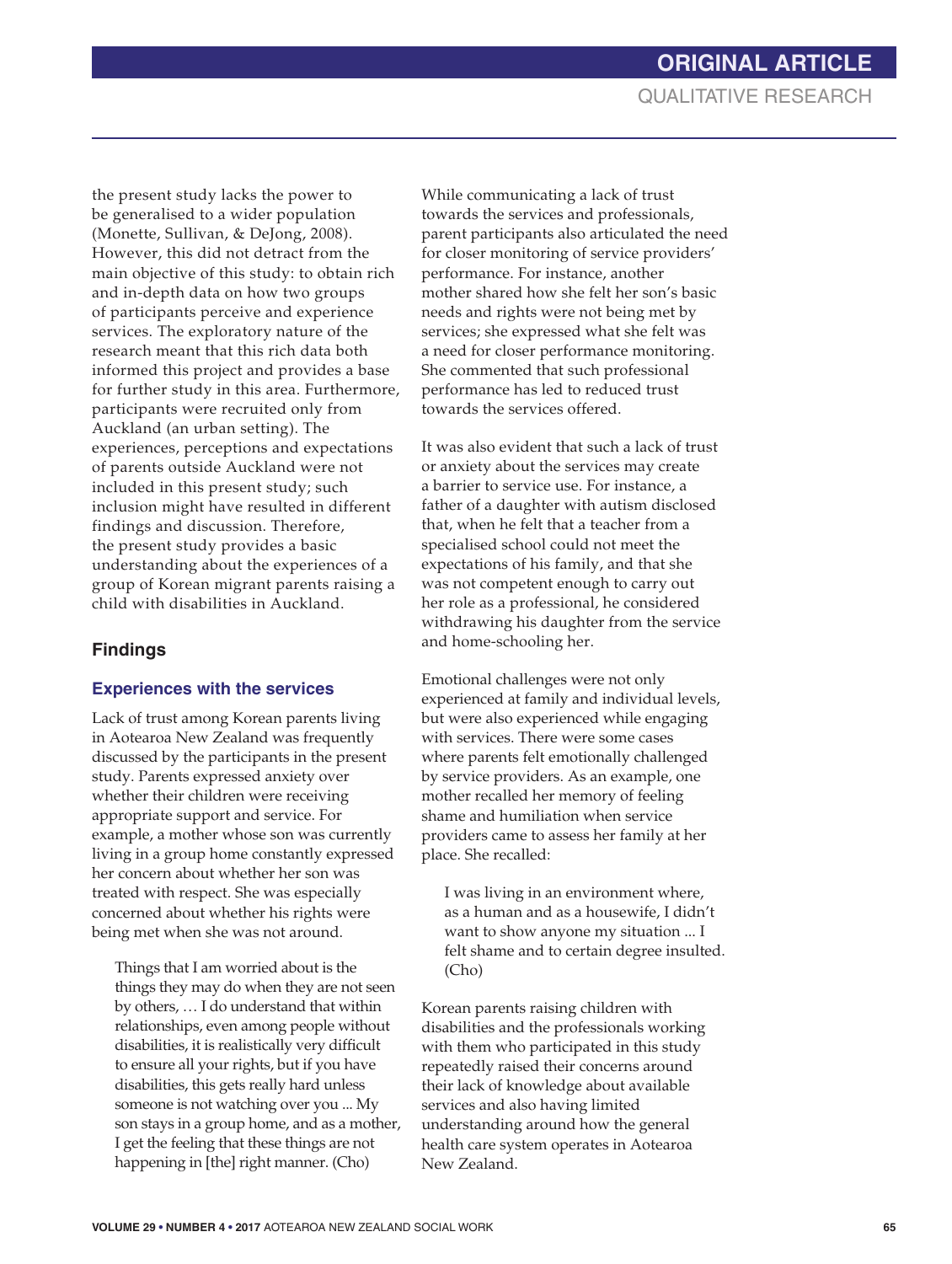A number of parents reported experiencing difficulties finding and engaging with services. For instance, a mother of a son with autism experienced difficulties letting people know her situation so that she could get support. She explained, because she previously lived in Korea where the welfare system is rather different, she did not understand what was expected of her in order to receive support in Aotearoa New Zealand.

The language barrier was identified as one of the major contributing factors to these issues by both professional and parent participant groups. Limited English proficiency impacted on parent participants seeking information, engaging with support services and communicating their desires and needs freely. A professional who is also a parent of a child with disabilities noted:

It was more like problems that you face as a migrant, not only because I have a child with disabilities. I didn't know where to look for information, what kind of supports were available, and how to communicate with teachers, I really had no idea. (Kim)

Participants from both groups frequently discussed how, as Korean parents, they feel an obligation to integrate into the host society even if they are somewhat dissatisfied with the services provided. As a member of a minority group, they felt that there are not many services that focus on, and fit with, Korean culture, thus they feel the need to adapt to existing services. A professional participant approached the matter from a cultural perspective. He noted:

They tend to think very passive … they wonder if they are entitled to such service ... I think it's because they, Korean parents, are not used to social service or welfare services … Korean parents find the concept "partnership" very difficult, as there was no such concept for them and they were always a passive recipient. (Lee)

A professional noted that when children go into a residential house or group home and live independently from their parents, there are difficulties due to cultural differences. She often feels that Korean parents are not satisfied with the services provided. However, according to her experiences, Korean parents generally feel that their children need to adjust to Aotearoa New Zealand culture as they have to receive services and live under the health care system that was developed to serve New Zealanders.

Further, Korean parents in the study found their experience of waiting for services in Aotearoa New Zealand challenging. For instance, a participant who was a specialist teacher in Korea, and had been working with children with disabilities within Aotearoa New Zealand for a number of years stated:

I get the feeling that the general process of everything is very slow. So when parents are waiting for the process, there is a gap … So between that gaps sometime parents have to financially support the child privately … because the process is way too slow. (Jung)

This has caused nervousness and increased anxiety among Korean parents raising children with disabilities in Aotearoa New Zealand as, in Korea, the fundamental bases for good services are accuracy and speed.

Throughout the interviews, it was evident that parent participants have limited or no support from other family members or friends. It was perceived that being migrants has set some limitations on having personal and informal support. They noted that, because their children are *different* from children who do not have disabilities; it is difficult to be supported by people from their personal networks. A father of a child with autism stated:

We don't know other families here. And even if we know a lot of people, because my daughter has disabilities, the way we think is different from normal people. (Kwak)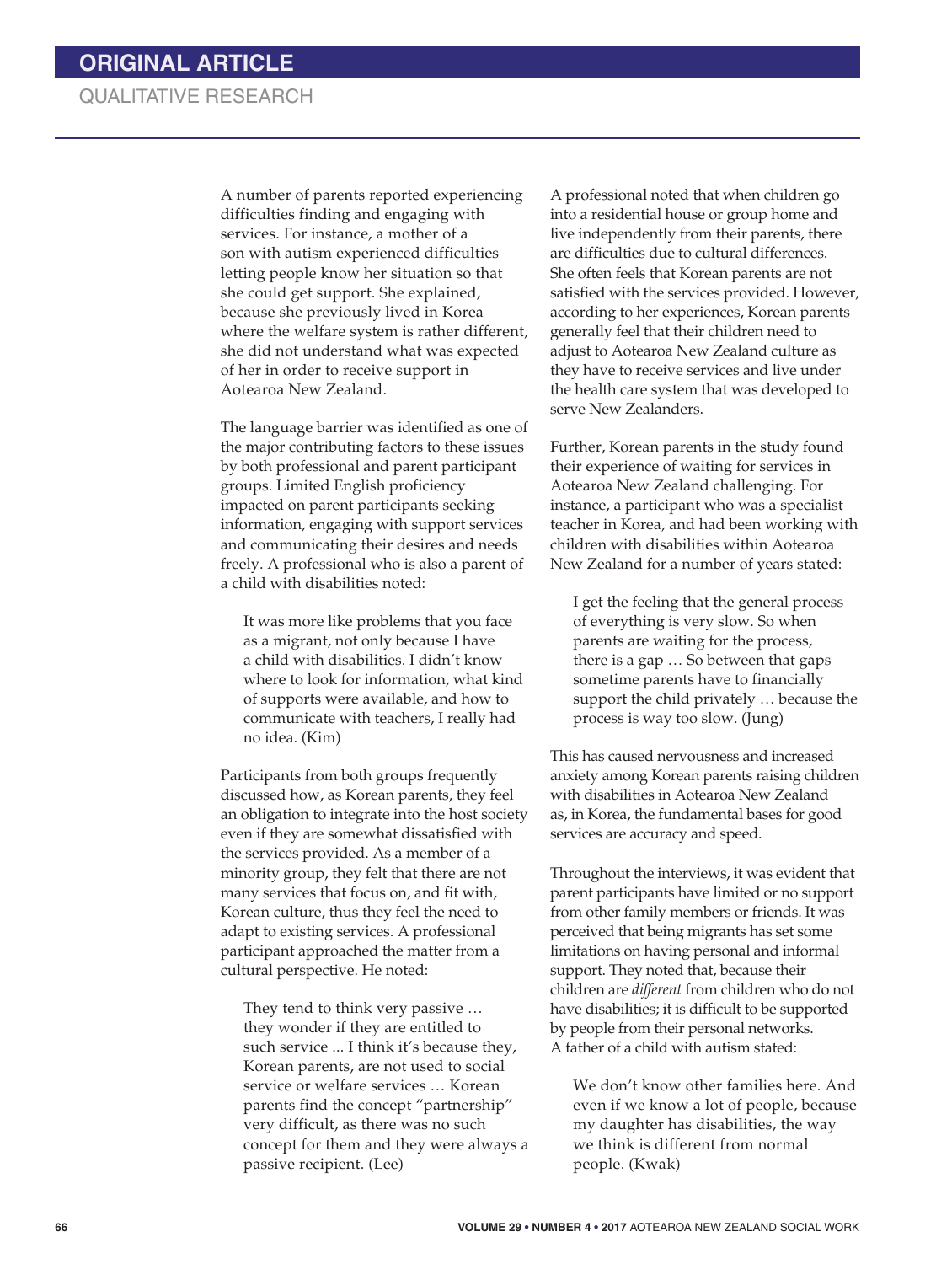Some participants had different perceptions about parenting from how the current disability services are operating. Participants in this study expressed their anxiety around current services and felt that they are not maximising the opportunities for their children to reach their full potential, but are rather overly focused on avoiding or minimising potential risks in the process of service provision. They see a need for their children to experience more and to push the boundaries.

I go to different places with the children I work with. This holiday, we are going to a ski camp. In some way this is very risky thing to do ... But I believe that, when they experience this kind of thing, their quality of life changes. I think that's the difference, difference between being educated and not. (Jung)

Further, it was evident in the present study that there is a relationship between the risk-focused practice and a decline in confidence and trust in professionals. For instance, both parent and professional participants have complained about the amount of auditing and paperwork, which were perceived to be carried out to avoid any potential blame for their work, creating barriers and limitations for professionals to provide services and opportunities for their children to reach their full potential. It was perceived that trust in professionals had been substituted by audit and excessive amount of paperwork.

In contrast to the difficulties discussed earlier, many participants also acknowledged positive aspects of their experiences in raising children with disabilities in Aotearoa New Zealand. Participants often perceived Aotearoa New Zealand disability services as very effective and supportive; they were also very thankful and satisfied with the general societal view around people with disabilities in New Zealand. Some participants made comparisons between raising children with disabilities in Korea and Aotearoa New Zealand.

I get the feeling, in terms of culture, New Zealand is much better. And I heard that this is why many parents of children with disabilities migrate to New Zealand. Because of the inhumane treatment they get in Korea … and I think parents generally accept that perception around children with disabilities here in New Zealand is better than Korea, and that children are happy. (Jung)

### **Expectations**

From the interviews, there emerged a contradictory perception between parents and professionals working with them in relation to the expectations of Korean parents to services. The data revealed that professionals felt that parents had high expectations of services.

It's really hard to say what their expectations are … but I can say that what parents want, their expectations are never ending … and because it's never ending, there is no service that can meet their expectation. (Park)

However, parents interviewed had a contrary view stating they do not expect too much from services, especially from services provided from the Korean community. This was often associated with having low expectations of volunteers. Parent participants placed more emphasis on their children having somewhere to go and to spend time.

To be honest, I don't expect too much from services. The important thing for me and my family is that my son has a place to go to during weekends. I don't expect that the service and program[me]s provided within [the] Korean community can improve my son. Because they are volunteers, there is a real limit to it, they don't hold responsibility. And they don't have specialized skills or anything. (Kim)

Parents' expectations of their children with disabilities around the use of language were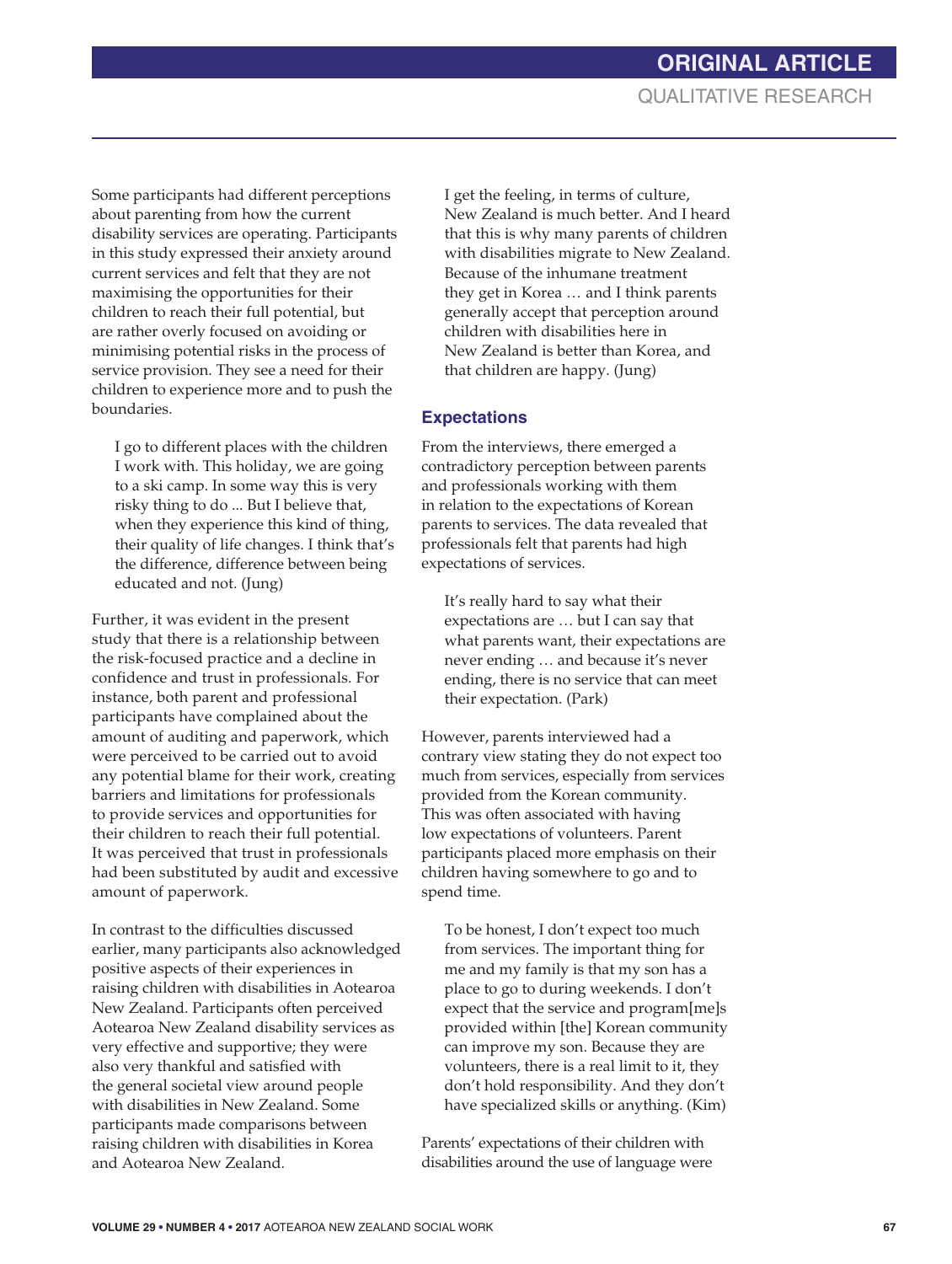also frequently discussed by both parent and professional participants in this study. These participants shared certain expectations. A number of participants revealed that parents experience difficulties around deciding which language their children should use. This is an issue for Korean parents as children need to communicate with family members in Korean at home, but when they are in school or other services they need to use English to communicate. A professional noted:

From [the] parents' view, children need to speak Korean at home, and at schools they need to speak English ... they know that they are going to be cared for and supported within Kiwi society and study within an environment where English is the first language. So for Korean parents, they are concerned about how to balance this issue around language. (Park)

She also expressed that there are issues that are sometimes raised due to miscommunication between children with disabilities and professionals. She noted that professionals are always cautious as some children may have difficulties communicating their needs or expressing themselves when in dangerous or unsafe situations.

The data revealed that most participants were concerned about the disabled person's future; this is especially relevant in relation to after their parents' passing. Many were anxious that they themselves or other disabled persons' parents are not prepared for their children's future care and that children are not ready for independent living without parental care. One professional participant expressed his concerns around parents being so preoccupied with caring for children that there is no room for preparation for the future to take place. He argued that education and training for independence must be taken into consideration when raising a child with disabilities.

On the other hand, some participants had gone beyond expectations and prepared

some plans for their children's future. There were a number of different ideas around children's future care plans discussed throughout the interviews that were considered by both parents and professionals. These plans ranged from very detailed, day-to-day plans to comprehensive organisational-level preparations. One example of an organisational-level future care plan is the "Cookie Project." This is a project initiated by a Korean service provider in the Auckland community to support and create job opportunities for Korean children with disabilities. They teach children how to bake and help them make sales to the local churches. The ultimate goal of the project is to make enough profit through these activities to set up an organisation that is established and operated by Korean children with disabilities to lead more independent lives within the Korean disability community.

Furthermore, there were a number of participants who saw a need for more Korean professionals to be involved in the field. A professional participant further commented that, as Korean people are starting to know of other parents with children with disabilities within the community, perhaps they could think about establishing an organisation for Korean children with disabilities and provide support and services for them. He went on to explain how such involvement can create employment opportunities for Korean parents, and that this might lead to greater financial independence for Korean parents with children with disabilities as well as for the children themselves.

### **Discussion**

### **Experience of services and its relationship with trust**

The present study revealed significant issues in relation to Korean parents' experiences using disability services and an associated lack of trust. This mistrust towards professionals and service providers was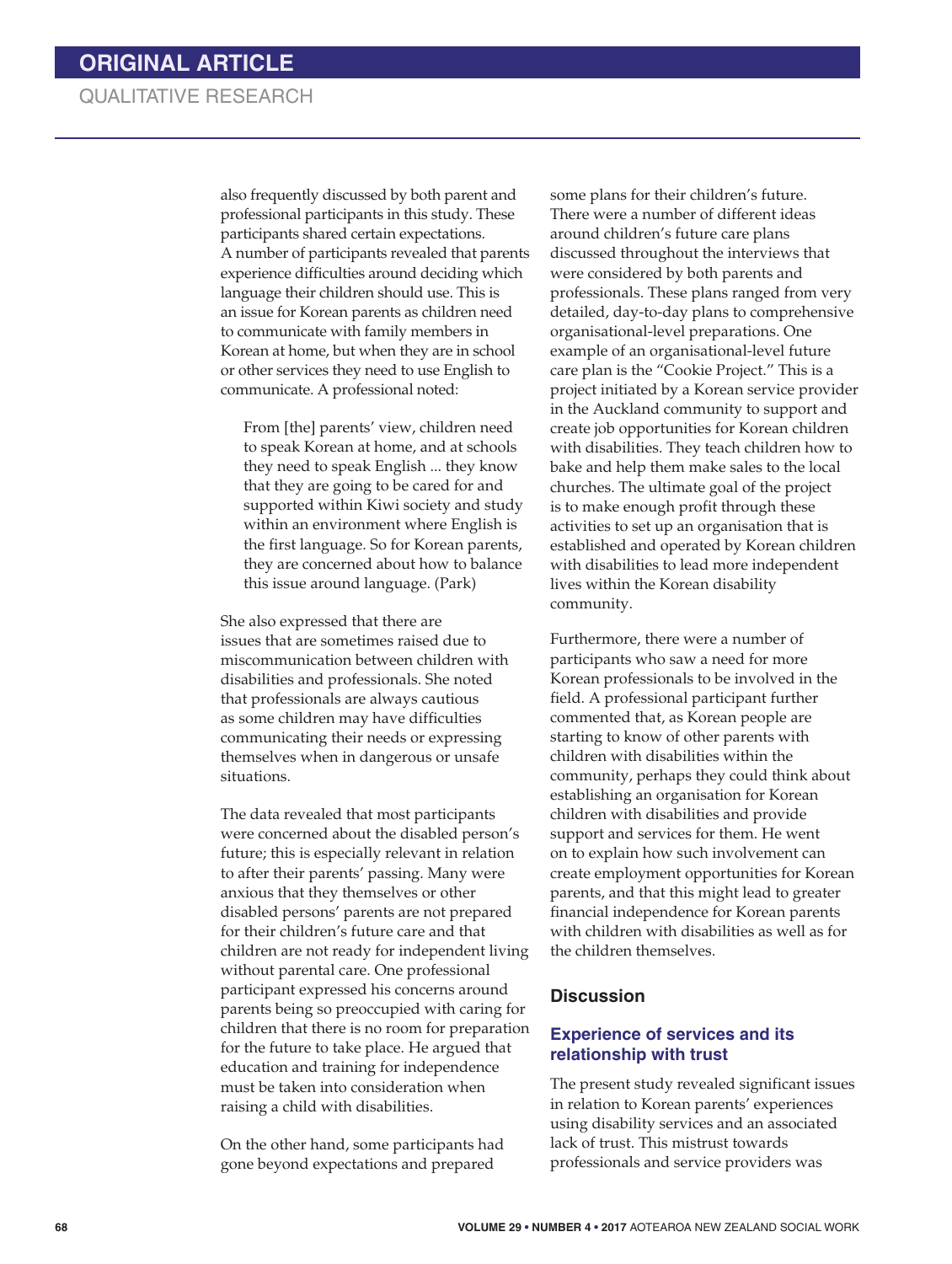evident in the present study in many areas. Feelings of anxiousness around lacking knowledge about available services and having limited understanding about how the general health care system operates were perceived to be significant issues for Korean parents caring for children with disabilities.

The findings highlight the need for service providers to work at building trust with Korean parents. This could be achieved by starting from a place of genuinely listening to and understanding the values and expectation of the families (King, Desmarais, Lindsay, Piérart, & Tétreault, 2015). Trust would also be enhanced by making information more accessible. Training and educating volunteers in the Korean community working with children with disability might be valuable in increasing trust in services among Korean parents. From the findings of the study it appears that increasing public awareness around disabilities may enable people and family members to consider disability as more of a public issue rather than just as a personal problem. This might enable Korean parents to feel less reluctant to go to public places and enable society to be more tolerant and accepting; this might lead to more opportunities for Korean children with disabilities to explore and experience a wider range of activities.

Emotional distress was revealed to be a significant issue for Korean migrant parents raising children with disabilities. Yet, it was evident that Korean parents face various challenges and additional emotional distress as a result of both frequenting public places and engaging with service providers. This often led to a loss of faith in professionals and a questioning of the quality of professionals working in the field.

The study findings recorded a discrepancy between Korean parents and professionals regarding their perceptions around expectations of parents towards support services. Professionals experienced that parents had high expectations of what

services could and should provide, whereas parents had rather low expectations of services. This is an area that needs further research to discover the reasons behind this perceived discrepancy. Both Korean parents and professional participants were concerned that the system in Aotearoa New Zealand is not well structured and focuses too much on risks. Parents were generally anxious that such risk-focused services, where risk has become the key aspect of the services, might decrease opportunities for children with disabilities to reach their full potential. They seemed to fear that current Aotearoa New Zealand services may not assist their children to meet their full potential.

Despite the reservations and poor experiences, some Korean parent participants acknowledged having experienced positive aspects while raising their children with disabilities in this country. It was acknowledged that the societal perception and beliefs around people with disabilities within Aotearoa New Zealand are much more positive than they are in Korea. Raising a child with disability is believed to have offered Korean parents raising children with disabilities the opportunity to view life through a different lens. As is evident, there is a tension between being disappointed with the services and being pleased. However, it is not clear why such contrasts exist; thus, this is an area for further work.

### **Cultural values and expectations**

Another significant issue raised in the present study was cultural values and their impact on expectations of Korean parents caring for children with disabilities in Aotearoa New Zealand. The Korean parents interviewed had a very strong sense of responsibility and obligation in terms of caring for their child; this is believed to be influenced by Confucianism (Hyun, 2001; Lee, 1983; Park & Cho, 1995). From the analysis of the findings, a potential relationship between Confucian principles around responsibility and obligation, and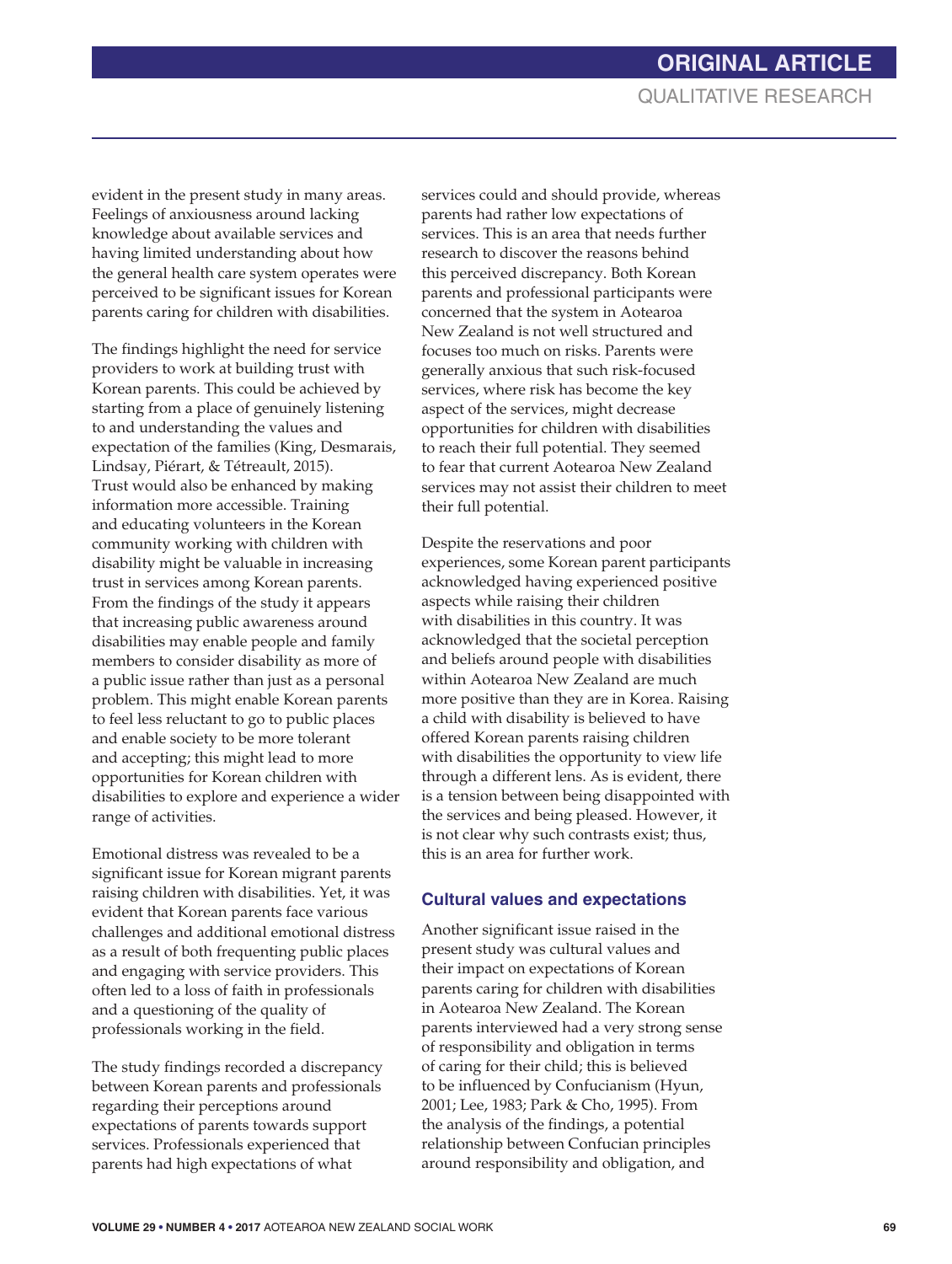trust is evident. It is likely that parents' expectations of services are influenced by Confucian principles that come with their carer roles and, when they perceive that services are not meeting these sets of responsibilities and obligations, they find it difficult to trust services and hence are reluctant to share their duty of caring for their children. This might also explain why professionals feel these parents have high expectations. Engaging with social services and professionals is further complicated for these parents due to their migrant status. As evident in the findings, they experienced power differences and often perceived themselves as passive recipients who have to simply adjust and conform to the services and society.

Studies (Cho et al., 2000; Hyun, 2001; Park & Cho, 1995) on the impact of informal support on managing children with disabilities among Asian families suggest that such support is one of the most significant and beneficial supports within Asian families with disabilities. However, it was evident in the present study that Korean parents raising children with disabilities in Aotearoa New Zealand often have no informal support; they also experience a lack of interpersonal relationships and lack a sense of strong relationship within the Korean New Zealand community. The Korean parents in this study tended not to be very open about their child's impairment with people outside of their family due to negative messages from those in their informal networks. Further, as discussed earlier, the emphasis on social conformity embedded within collectivist cultures may result in greater social stigma. Accordingly, the fear of confidentiality being breached and families being exposed to social stigma may have an impact on Korean parents' help-seeking behaviour in a relatively small Korean community. Further, their status as migrants is perceived to be one of the factors impacting on such a lack of informal support, but such experiences were linked with a lack of confidence as to whether their children with disabilities would be able

to receive appropriate and adequate care through informal support. It was generally believed that other family members and friends are unlikely to understand the experiences and needs of children with disabilities. In other words, there was a high level of expectations of care providers while there was a rather low level of trust. Such perceived high expectations around care provision based on parents' high level of responsibility and obligation results in a lack of trust in others and in becoming more hesitant to share their caring duties with people who do not share their values.

The findings of the present study articulated the need for professionals to support and assist Korean parents in organising or taking part in self-help or peer-support groups to support each other. For professionals supporting children with disabilities and their families, it may be valuable to offer children and families the opportunity to meet children or families who are in a similar situation. However, since Korean parents in Aotearoa New Zealand appeared to have comparatively fewer parental networks and presented as more exclusive and passive due to the reasons discussed earlier, there is a need for professionals to approach Korean parents (while acknowledging their differences in culture). This can be achieved through having an understanding around general Korean customs and culture, the impact of community participation especially within a relatively small community, and respecting clients' knowledge and understanding of their own world.

#### **Looking to the future**

Future care was perceived to be another significant issue for Korean parents raising children with disabilities in Aotearoa New Zealand—as it is for all families caring for a child with a disability. Korean parents with children with disabilities had significant concerns around their children's future care, and saw the need for culturally appropriate services. It was evident that Korean parents had a strong preference for having their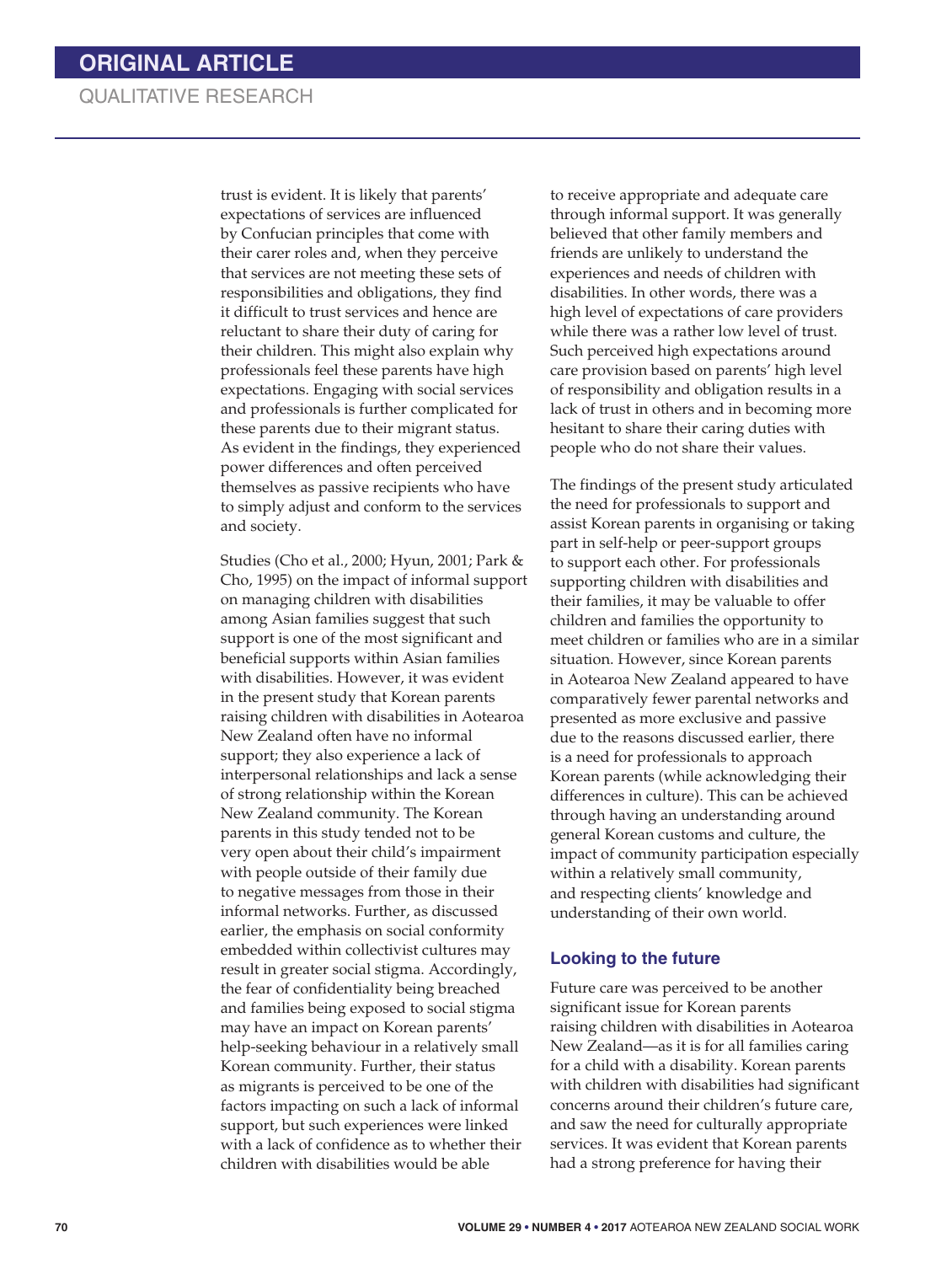children under their own care as long as possible, including when their children reach adulthood. This may be because traditional Koreans place more emphasis on interdependence among family members, and disability is perceived as a private family matter. Unlike New Zealanders who highlight independence and individualism, Koreans place greater emphasis on harmony with order and interdependence among family members and the community. In particular, supporting and caring for children, elderly, and sick family members are normal expectations for Korean people (Kim-Rupnow, 2005). Furthermore, services need to be able to reassure parents around their feelings of anxiety and mistrust.

Findings from the present study suggest that, in order to ensure culturally appropriate services in a multi-cultural society, there is a need for more culturally diverse professionals to be involved in the field. For instance, it is suggested that there is need to involve and employ more Korean professionals in mainstream health care fields in order to improve communication between carers and service users. A similar suggestion was raised in the study carried out by Hatton, Azmi, Caine, and Emerson (1998). They noted that, in order to improve services for Asian communities, there is a need to improve communication between Asian families and services. One of the suggestions they made to achieve such improvement, as recommended also by the participants in the present study, is to employ Asian staff with appropriate language skills in mainstream services to reduce difficulties around communication between carers and professionals. Though it cannot be argued that the same culture and ethnic background is necessary for every family, a good match with professionals of the same ethnicity is likely to result in positive outcomes and might be more effective.

Another suggestion was to establish an organisation for Koreans by Koreans. Information from the data and discussions

with participants suggest that creating and establishing an organisation for Korean children with disability staffed by Korean professionals and parents of those children may be beneficial. Participants in the present study expected that such services would reduce issues around culture, food and language, and provide more culturally appropriate services for the children and their families.

The limited evidence around the experiences of Korean immigrant parents raising children with disabilities in Aotearoa New Zealand suggests there are opportunities for further research in this area. Research around this topic may provide professionals and policy makers with research evidence that is specific to the local context which could guide practice with immigrant parents caring for children with disabilities. From the reflections in this present study, there are a number of ideas for further research on this topic. For instance, exploring the differing views of Korean parents and professionals around expectations of parents towards support services could be an area for further research. Also, as discussed, there is the tension between being disappointed with the services while also being pleased. However, it is not clear why such contrasts should exist; thus, this could be identified as an area for further work. Furthermore, since Korean services for Koreans are starting to emerge, such as group homes and after-care services, it may be valuable to explore the experiences, perceptions and expectations of parents currently using such services. It would also be valuable to conduct research on the ways in which Korean-provided services might be a positive development—on the development and provision of the services themselves. Such study might also reveal any potential negative sides of the initiative—for instance segregating Koreans families and their children further from mainstream society, and reducing choice for Korean families who remain excluded from the local Korean community.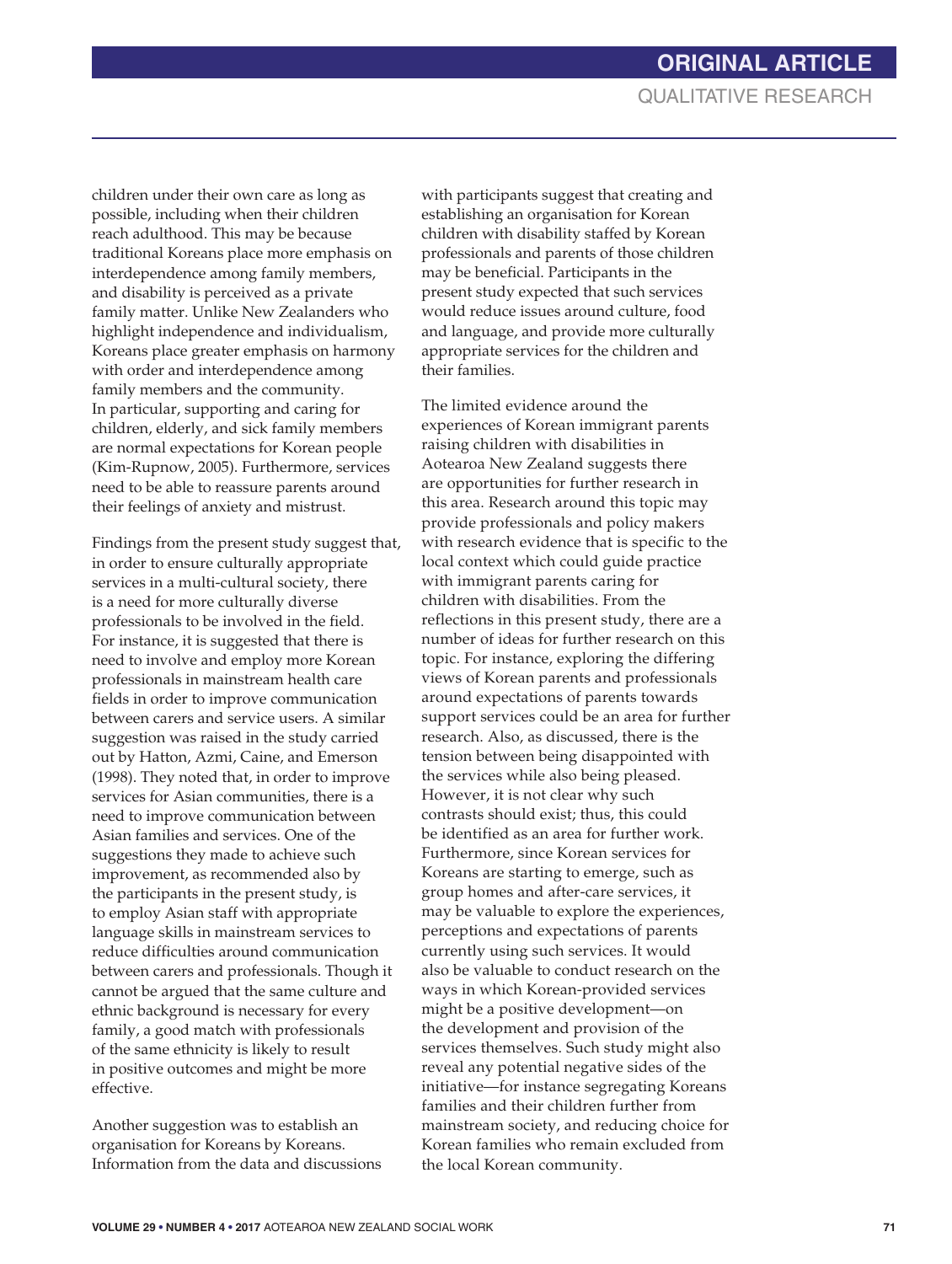#### **Conclusion**

In conclusion, three important themes emerged, namely experience of services and its relationship with trust, cultural values and expectations, and looking to the future. The impacts of a lack of knowledge about the Aotearoa New Zealand health care system and available services, the language barrier, and the emotional challenges of trust in services provided among Korean parents with children with disabilities appeared frequently in the data. Contradictory perceptions around expectations on services between Korean parents and professionals were also found. The impacts of cultural values and expectations highlighted how Korean parents with children with disabilities view themselves as passive recipients of services. The last theme, looking to the future, explored parents' concerns around children's future care and the need for culturally appropriate services.

The present study recommends that professionals, service providers and government consider ways to build trusting relationships with Korean parents and their children with disabilities. In order to meet the needs of Korean families caring for a child with disabilities, greater attention needs to be placed on understanding expectations and having in place constructive dialogical processes that are culturally respectful. Further, ensuring better understanding around available services and around the general operation of the Aotearoa New Zealand health care system, training and educating volunteers, and increasing public awareness around disabilities are recommended. Professionals working with Korean parents with children with disabilities should seek opportunities to develop and increase parents' empowerment and self-advocacy. It is also suggested that employing more culturally diverse professionals in mainstream health care services, and advocating, empowering, and assisting culturally diverse professionals may be valuable. Further, active involvement of parents from minority communities in

establishing culturally sensitive services for children with disabilities and their families is also encouraged as a way to achieve a fully inclusive society in multi-cultural Aotearoa New Zealand society. Yet, such initiatives must be approached with great care and consideration as the initiative may pose the potential risk of isolating minority communities further from the mainstream society, and limiting service provision options.

#### **References**

- Bailey, D. B., Skinner, D., Rodriguez, P., Gut, D., & Correa, V. (1999). Awareness, use, and satisfaction with services for Latino parents of young children with disabilities. *Exceptional Children, 65*(3), 367–389.
- Bywaters, P., Ali, Z., Fazil, Q., & Wallace, L. M. (2003). Attitudes towards disability amongst Pakistani and Bangladeshi parents of disabled children in the UK: Considerations for service providers and the disability movement*. Health and Social Care in the Community*, *11*(6), 502–509. doi:10.1046/j.1365-2524.2003.00456.x
- Cho, S., Singer, G., & Brenner, M. (2000). Adaptation and accommodation to young children with disabilities: A comparison of Korean and Korean American parents. *Topics in Early Childhood Special Education*, *20*, 236–249. doi: 10.1177/027112140002000404
- Fatimilehin, I. A., & Nadirshaw, Z. (1994). A cross-cultural study of parental attitudes and beliefs about learning disability (mental handicap). *Mental Handicap Research, 7*, 202–227. doi:10.1111/j.1468-3148.1994.tb00127.x
- Hatton, C., Azmi, S., Caine, A., & Emerson, E. (1998). Informal carers of adolescents and adults with learning difficulties from the South Asian communities: Family circumstances, service support and carer stress. *British Journal of Social Work*, *28*, 821–837.
- Holroyd, E. E. (2003). Chinese cultural influences on parental caregiving obligations toward children with disabilities. *Qualitative Health Research, 13,* 4–19.
- Hsieh, H. F., & Shannon, S. E. (2005). Three approaches to qualitative content analysis. *Qualitative Health Research, 15*(9), 1277–1288. doi:10.1177/1049732305276687
- Hyun, K. J. (2001). Socio-cultural change and traditional values: Confucian values among Koreans and Korean Americans. *International Journal of Intercultural Relations, 25*(2), 203–229. doi:10.1016/S0147- 1767(01)00009-8
- Khanlou, N., Haque, N., Sheehan, S., & Jones, G. (2015). "It is an issue of not knowing where to go": Service providers' perspectives on challenges in accessing social support and services by immigrant mothers of children with disabilities. *Journal of Immigrant and Minority Health*, *17*(6), 1840–1847.
- King, G., Desmarais, C., Lindsay, S., Piérart, G., & Tétreault, S. (2015). The roles of effective communication and client engagement in delivering culturally sensitive care to immigrant parents of children with disabilities. *Disability and Rehabilitation*, *37*(15), 1372–1381.